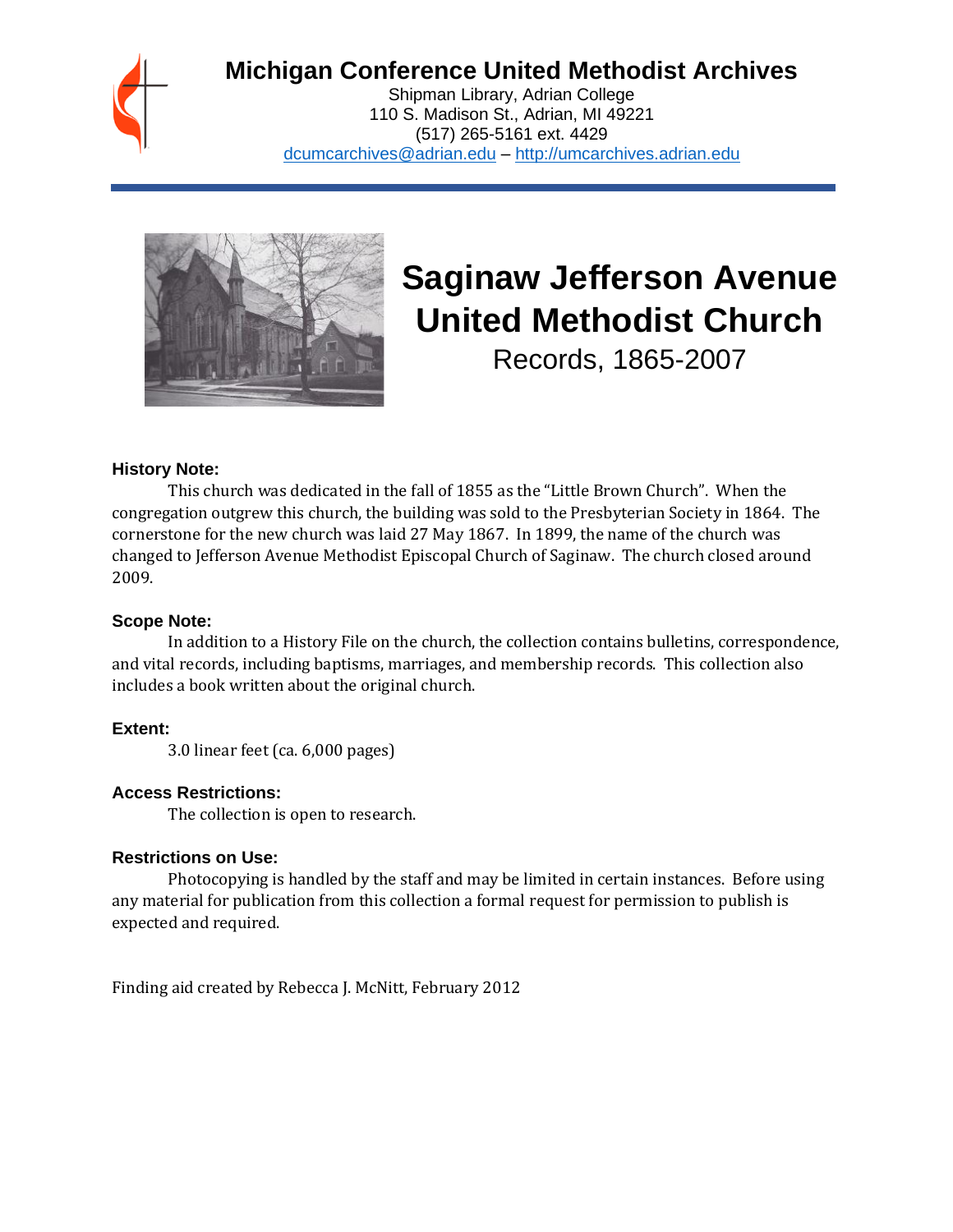#### **Appointments List**

- 1852-1852: Carmi C. Olds
- 1852-1853: George Bradley
- 1853-1854: Addison C. Shaw
- 1854-1856: Samuel Clemens
- 1856-1856: Giles N. Belknap
- 1857-1859: Curtis Mosher
- 1859-1861: Henry N. Brown
- 1861-1863: Henry O. Parker
- 1863-1864: Fredrick W. Warren
- 1864-1867: Ransom R. Richards
- 1867-1870: Joseph H. McCarty
- 1870-1872: James M. Fuller
- 1872-1875[: David Casler](http://umcarchives.adrian.edu/clergy/caslerd.php)
- 1875-1878[: Elisha E. Caster](http://umcarchives.adrian.edu/fa/castereepapers.pdf)
- 1878-1879[: William E. Bigelow](http://umcarchives.adrian.edu/clergy/bigelowwe.php)
- 1879-1881: John McEldowney
- 1881-1884: John Wilson
- 1884-1887: Charles H. Morgan
- 1887-1889: William H. Shier
- 1889-1890: George W. Hudson
- 1890-1891: Camden M. Cobern
- 1891-1893: William M. Dawe
- 1893-1895: William Wallace Washburn
- 1895-1900: George W. Jennings
- 1900-1903: John George Haller Jr.
- 1903-1907: Edward A. Elliott
- 1907-1909: Alonzo B. Leonard
- 1909-1911: Charles B. Steele
- 1911-1918: Frederick S. Spence
- 1912-1913: Charles S. Lee
- 1918-1921: S. Arthur Cook
- 1921-1926[: Russell D. Hopkins](http://umcarchives.adrian.edu/clergy/hopkinsrd.php)
- 1926-1928: John S. Tredinnick
- 1928-1929: Henry W. Kuhlman
- 1929-1933: Frank L. Fitch
- 1933-1938[: William C.S. Pellowe](http://umcarchives.adrian.edu/fa/pellowewcspapers.pdf)
- 1938-1943: Wilbur D. Grose
- 1943-1948: Harry O. Martin
- 1948-1954: Arthur E. Smith
- 1954-1960: Carl G. Adams
- 1960-1967: L. LaVerne Finch
- 1960-1965: Orville W. Morrow
- 1962-1964: Timothy Roy Hickey
- 1964-1969: Joy Eldon Arthur
- 1967-1983: Asa T. Compton
- 1983-1986: Robert N. Hicok
- 1986-1992: Walter David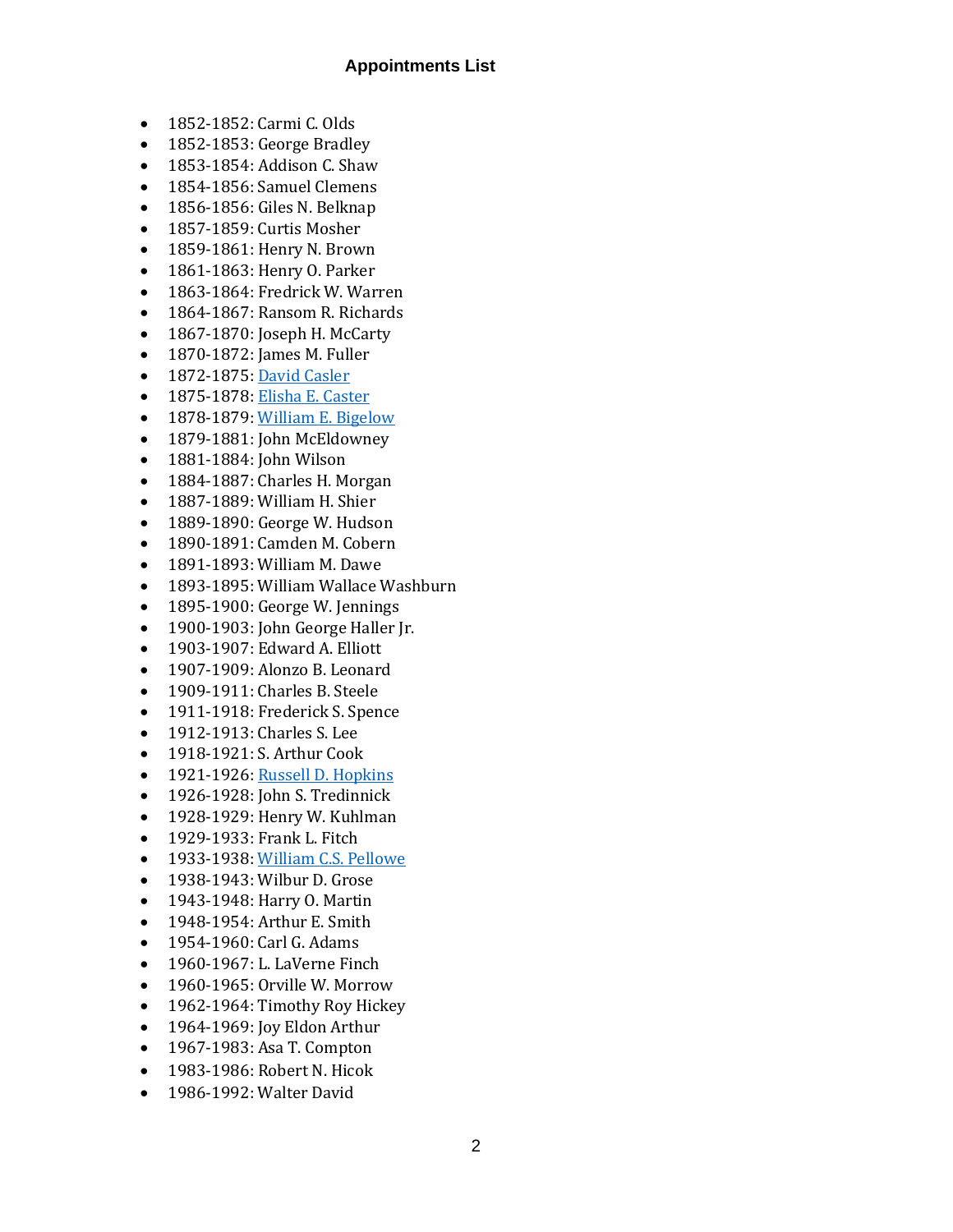### **Appointments List**

- 1992-1994: Joel W. Hurley
- 1994-2004: Robert C. Hastings
- 2004-2009: Maurice R. Horne